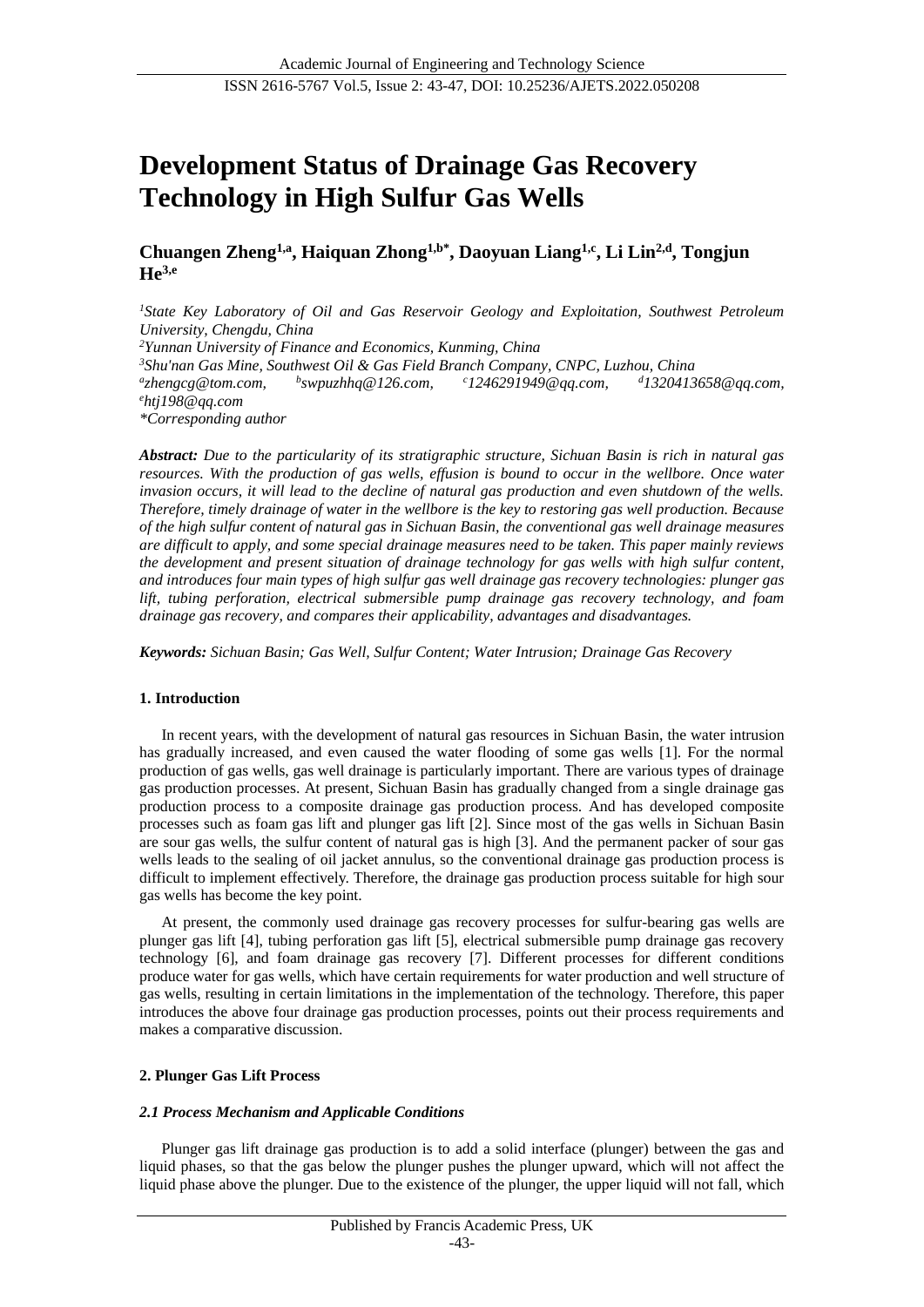## ISSN 2616-5767 Vol.5, Issue 2: 43-47, DOI: 10.25236/AJETS.2022.050208

increases the drainage efficiency [8]. Plunger drainage gas production is to use the energy of the gas well to push the plunger to move periodically in the tubing. There is no need to provide additional power source, which has certain economy. Since the plunger system is in direct contact with the high sulfur gas in the wellbore, in order to avoid acid gas corrosion, all key components are made of high alloy materials. The system composition is shown in Figure 1, including surface device, movable plunger and down hole components [9], in which the surface device is mainly composed of additional valves, catcher, trigger rod, buffer spring and other components, and the down hole components are mainly composed of tubing stopper, buffer spring and packer.

The gas well implementing plunger gas lift needs to have a certain capacity, the well depth is less than 4000m. There needs to be a certain effusion space at the bottom of the well, and the ratio of daily liquid production to daily gas production is greater than 250. It is suitable for the production and drainage of intermittent flowing wells with small water production. At the same time, there should be no attachments on the inner wall of the tubing to avoid affecting the movement of the plunger in the tubing. Due to the high-speed movement of the plunger in the tubing, therefore, the tubing is required to be continuous and unblocked.



*Figure 1: Conventional plunger lift system*

#### *2.2 Case Studies*

In 2013, Zhang Junliang et al [8] studied the plunger lifting technology of sour gas wells for the problem of effusion in the wellbore of sour gas wells without a packer installed at the bottom of the well in northeast Sichuan. A comparative experiment was conducted in TS12 and L12 wells (Table 1), using a time-controlled mode to control the TS12 well to run for 9 cycles per day and the L12 well to run for 5 cycles per day. The results showed that the gas production of TS12 well increased by 28.6% and the gas production of L12 well increased by 8% on average.

| <b>Situations</b> | Wells            | Oil pressure<br>(Mpa) | Sleeve pressure<br>(Mpa) | Daily gas<br>production<br>$(10^4 \text{m}^3)$ | Daily water<br>production<br>$(m^3)$ |
|-------------------|------------------|-----------------------|--------------------------|------------------------------------------------|--------------------------------------|
| Before plunger    | TS <sub>12</sub> | $5 - 6$               | $10 - 11.5$              | $1 - 1.1$                                      | $12 - 13$                            |
| gas lift          | L12              | $5 - 5.5$             | $7 - 8$                  | $1.1 - 1.4$                                    | $4 - 5.5$                            |
| After plunger gas | TS12             | $2.2 - 8$             | $8 - 11.6$               | $1.2 - 1.5$                                    | $11.5 - 15$                          |
| lift              | L12              | $5 - 6.5$             | $7.6 - 8.8$              | $1.2 - 1.5$                                    | $3 - 4$                              |

*Table 1: Comparison Experiment between TS12 and L12 Wells*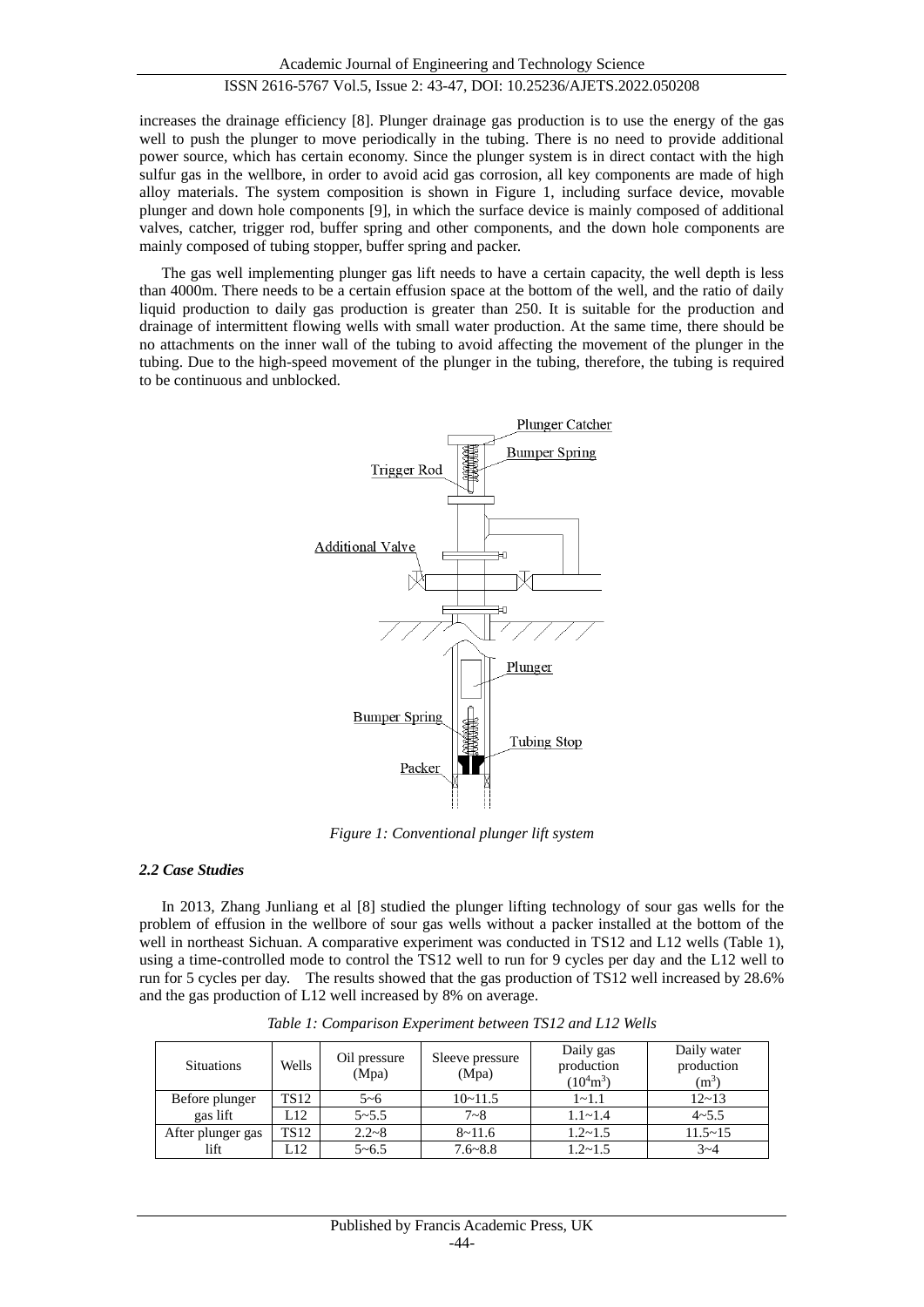# ISSN 2616-5767 Vol.5, Issue 2: 43-47, DOI: 10.25236/AJETS.2022.050208

#### **3. Tubing Perforation Gas Lift Process**

#### *3.1 Process Mechanism and Applicable Conditions*

Tubing perforation gas lift drainage technology establishes a new oil jacket circulation channel by drilling on the tubing and using the perforated hole as a simple gas lift valve to cooperate with the operation of ground equipment for gas lift drainage [10]. It does not need additional production tools and has low cost. However, since the design of perforation depth involves the superiority of drainage gas recovery, finding the best perforation point is the key to the gas lift drainage technology of tubing perforation.

The implementation of the tubing perforation gas lift drainage technology does not need to replace the string, but due to the small perforation hole, the starting pressure during gas lift is high. And the strength of tubing will be reduced due to tubing perforation.

#### *3.2 Case Studies*

In 2014, Yi Jin et al [5] studied the tubing perforation gas lift drainage technology for the problem of fluid accumulation in the wellbore of sulfur-bearing gas wells in Longgang Reef. The buried well depth of Longgang Reef gas reservoir is  $4823 \sim 6261$ m, the formation temperature is high (140 $\degree$ ) and the formation pressure varies widely (25 to 61 MPa). The test well Longgang 001-18 has been in a water-flooded and shut-in state before the implementation of tubular perforated gas lift.

The Longgang 001-18 well was successfully achieved recovery and resumed production after gas lift drainage technology of tubing perforation. The highest daily gas production is 15.38×104m3 and the highest daily water production is 271m3 at the initial stage. As of early June 2012, the working condition of the compressor was stable, the oil pressure was stable at 10.5MPa, and the average daily gas production was 2.5×104m3, the average daily water output was 180m3. It realized a cumulative gas production of 357.96×104m3, and the cumulative water production is 13264m3.

#### **4. Electrical Submersible Pump Drainage Gas Recovery Process**

The electrical submersible pump drainage gas recovery technology involves placing centrifugal pumping equipment in the fluid accumulation section at the bottom of the well and pumping the accumulated fluid to the wellhead for discharge, resulting in the resumption of production from a shut-in gas well [11]. The electrical submersible pump needs to be lowered into the fluid accumulation section of the wellbore with the cable, and the deeper the well, the higher the cost. Therefore, it is suitable for gas wells with shallow well depth and serious ponding.

The implementation of electrical submersible pump drainage and gas production technology requires regular maintenance of the electrical submersible pump, with an average pump inspection period of 2 years. To avoid the damage of underground sand, gravel and scaling to the electrical submersible pump. At the same time, the electrical submersible pump cannot be run into the gas well in the slim hole, so the electrical submersible pump drainage and gas production technology is not applicable.

In 2018, Pengyang and others conducted a large number of research on the drainage technology of high sulfur gas wells. Due to the shape parameters of the electrical submersible pump, the process is only applicable to the large casing (with an outer diameter of at least 177.8mm). Due to the influence of acid gas, a canned electrical submersible pump system is designed to run into the ponding well section together with the tubing. Canned electrical submersible pump mainly includes cable traversing system, canned system, tubing sealing assembly, packer, etc., as shown in Figure 2.

The joints of canned electrical submersible pump are made of stainless steel, and the shell is coated and coated for anti-corrosion. When the electrical submersible pump is running, the fluid enters the tank from the internal channel of the packer, and then is pumped into the tubing until it reaches the ground. The canned electrical submersible pump system provides a technical basis for the implementation of electrical submersible pump drainage and gas production process in high sulfur gas wells.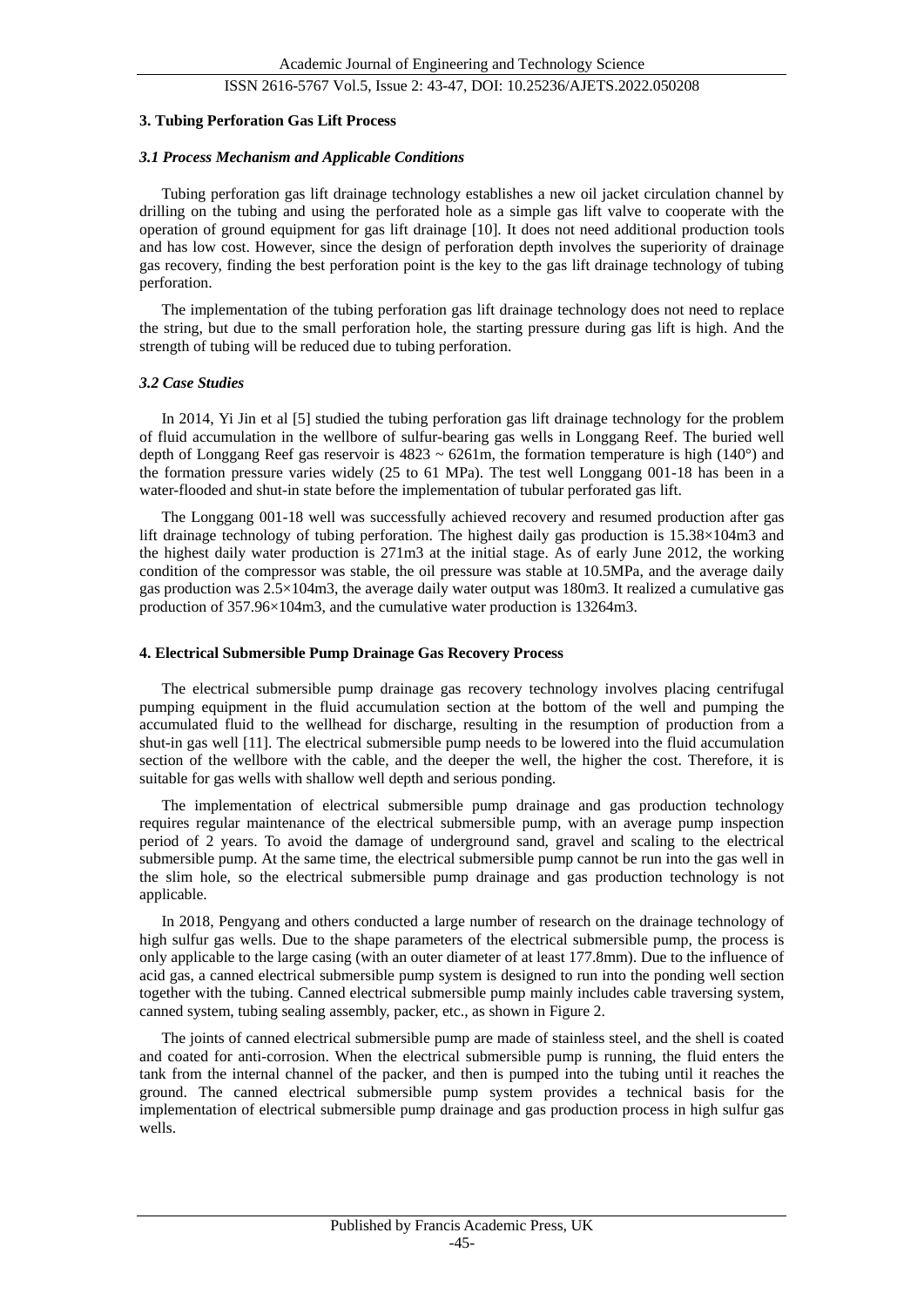

*Figure 2: Underground Schematic Diagram of Canned Electrical Submersible Pump*

# **5. Foam Drainage Gas Recovery Process**

## *5.1 Process Mechanism and Applicable Conditions*

Foam drainage gas recovery [12] is adding foam agent to the bottom of the well and mixing with water to produce light foam. The surface tension of the foam is much smaller than that of pure water, and the smaller the foam surface tension is, the higher the foam concentration is. With the flow of gas, the bubble discharge agent is fully contacted with the water, resulting in foam to change the flow pattern in the wellbore, so that the liquid carrying effect of the gas well is raised, and the liquid can be taken out of the wellhead to achieve the purpose of drainage and gas recovery.

Foam drainage gas recovery technology has strong applicability and can be applied to directional wells and complicated geological conditions. Because the foam drainage agent added to foam drainage has certain requirements for temperature and airflow velocity, the bottom hole temperature is generally less than 120°C. The minimum flow rate of air flow is required to be greater than 0.1m/s, which is applicable to weak and intermittent producing wells.

# *5.2 Case Studies*

Puguang gas field in Sichuan is a typical high sulfur gas well. Permanent completion is used for string completion, and foaming agent can only be filled through tubings. When the foam discharge agent is liquid, most of the foam discharge agent is attached to the pipe wall and cannot reach the bottom of the well to mix with the effusion, resulting in insufficient effective dose of foam discharge agent, poor liquid discharge effect and waste of foam discharge agent. If the special coiled tubing is used to directly add the foam drainage agent to the bottom hole, the problem of foam drainage agent adhesion can be effectively solved. However, due to the high sulfur characteristics of the gas well, it will cause corrosion damage to the coiled tubing and cannot be operated for a long time. Therefore, Chen Yongguang et al[13] designed solid foam discharge agent to solve the problems caused by foam discharge agent injection. So it is the best for the filling of Puguang gas field.

In 2019, Chen Yong Hao et al[14] carried out the adaptability of the foam drainage gas recovery technology in the high sulfur gas well in Puguang gas field, and compared the experiments of Puguang P305-2 and P103-1. The test results are shown in Table 2. The bubble drainage effect is good. After bubble drainage, the oil pressure of wells P305-2 and P103-1 has increased by 9.8% and 12.8% respectively. The daily gas production increased by 28.6% and 25% respectively. The increase of daily liquid production was the most obvious, 86.2% and 80% respectively.